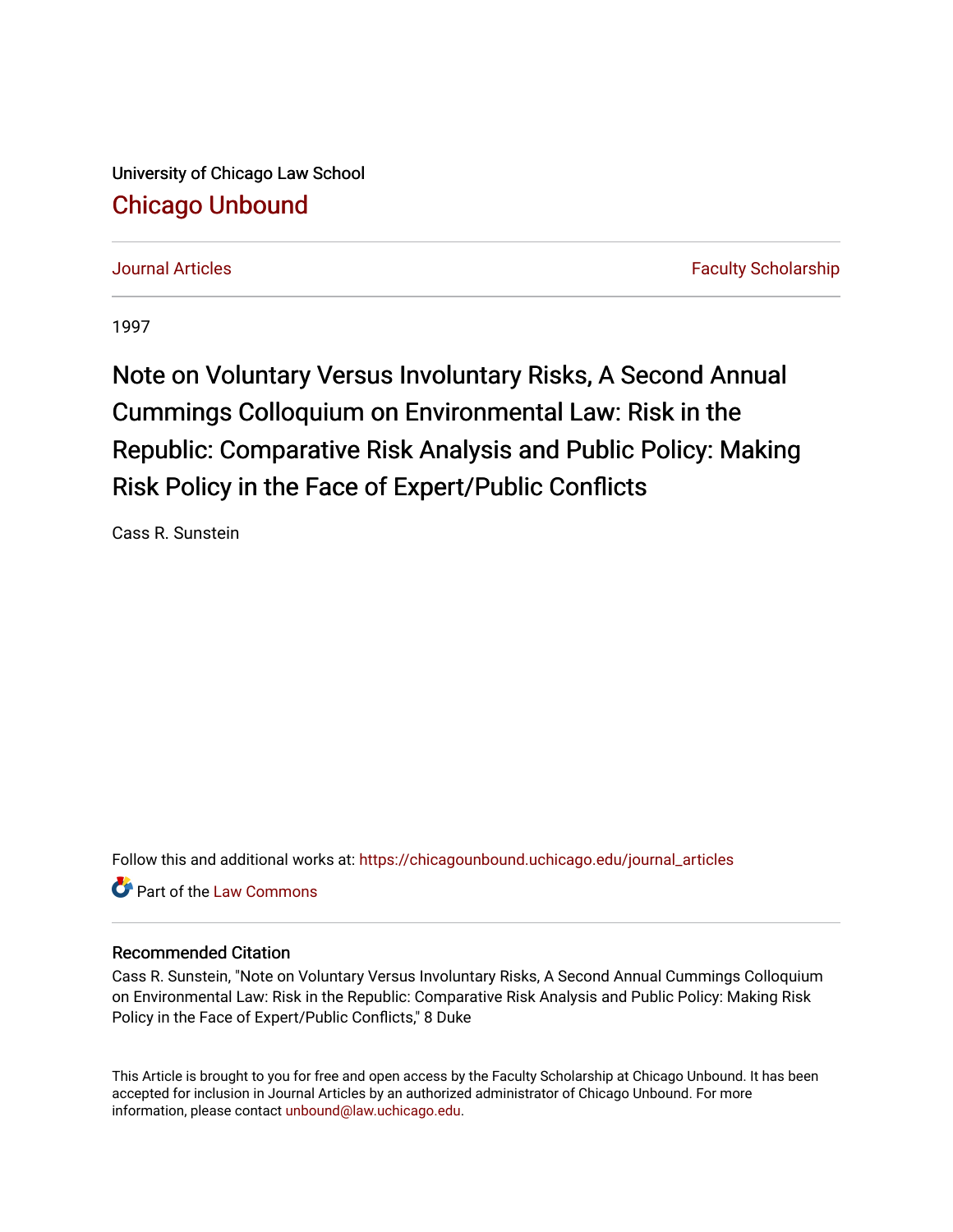# **A NOTE ON "VOLUNTARY" VERSUS "INVOLUNTARY" RISKS**

# CASS R. SUNSTEIN

Ordinary people seem to perceive voluntarily incurred risks as less troublesome than involuntarily incurred risks. Consider the diverse public reactions to airplane crashes and automobile crashes. Or consider the fact that tobacco is by far the largest source of preventable deaths in the United States. Why do we not devote much more of our regulatory effort to reducing smoking? The reason seems to lie in a judgment that smoking is a voluntary activity, and hence, the resulting deaths are less troublesome than are other sorts of deaths. People have voluntarily assumed the relevant risks. This idea helps account for the fact that the government devotes relatively little in the way of resources to control not only smoking, but also to combat the habits of poor diet and insufficient exercise, which produce at least 300,000 premature deaths every year.

The distinction between voluntary and involuntary risk may well be the central element in the difference between lay and expert' judgments about risk. Experts tend to focus on aggregate lives at stake; lay people care a great deal whether a risk is undertaken voluntarily. Their concern on this score seems quite reasonable, in part because it accords so well with widespread intuitions. But my basic claim here is otherwise. I suggest that judgments about whether a risk is "involuntary" often stem from confusion and selective attention, and that the real basis for such judgments frequently lies in an antecedent judgment of some other kind. It is important to identify and defend such judgments.

More generally, and more importantly, I contend that the effort to exempt "voluntary" risks from governmental concernundoubtedly a response to the public demand for regulation-results in hundreds of thousands of unnecessary and preventable deaths each year. If the government focused its attention on more of the supposedly "voluntary" causes of death-consider smoking, poor diet and exercise, and automobile accidents-it could save an enormous number of lives, and it could do so at a relatively low cost.

<sup>\*</sup> Karl **N.** Llewellyn Distinguished Service Professor of Jurisprudence, University of Chicago Law School and Department of Political Science. This essay draws on Cass R. Sunstein, *Bad Deaths,* 14 J. OF RISK **AND** UNCERTAINTY 259 (1997); Cass R. Sunstein, *Selective Fatalism,* 26 J. **LEGAL STUD.** (forthcoming 1997).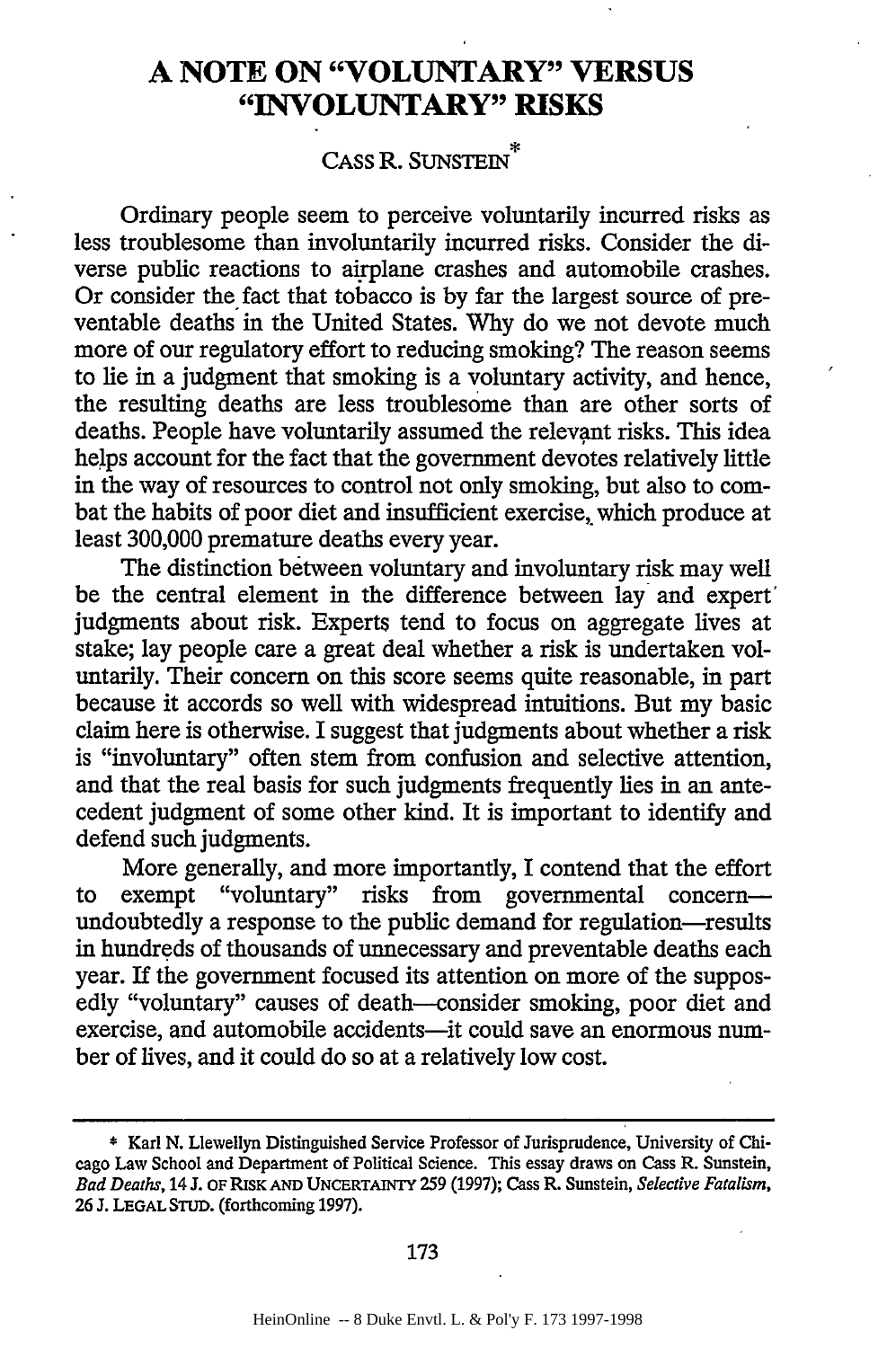#### I. PUZZLES

It is tempting to think that the apparent lay preference for ac-. cording greater weight to "involuntary" risks to life requires significant qualification of any criterion that experts may use, such as lives or life-years saved. But a simple reference to voluntariness, if taken to suggest something special about "lay rationality," raises many puzzles. The most important problem is that it is not simple to know when a risk is voluntarily incurred. "Voluntariness" may be entirely absent in the case of an unforeseeable collision with an asteroid; but voluntariness is not, in cases of environmental, occupational, or most other social risks, an all-or-nothing matter. Instead it is a matter of degree. Return to the conventional thought that airplane crashes are "involuntary" and automobile crashes more "voluntary." Certainly it would be possible to see the risks from air travel as voluntarily run; people have a choice about whether to fly, and when they do fly, they pay a certain amount for a certain package, including risks of various sorts. The same is true of automobile safety—and it is not in any way less true, however disparately the two kinds of risks may "seem." Perhaps people are responding to the perceived fact that they have no control over the pilot's behavior, whereas-they have considerable control over automobile safety since they are themselves drivers. But airlines respond to market forces, including the market for safety, and many people-injured in automobile accidents are not at fault. Thus, along the dimension of voluntariness, this is hardly a crisp distinction. The difference between the two risks is hardly so categorical as to justify an assessment that they fall on poles of some voluntariness-involuntariness divide. Indeed, it is not clear even what is meant by the suggestion that one is voluntary and the other is not. Something else appears to underlie that suggestion.

#### I. THREE **CASES:** INFORMATION, CONTRACT, AND COST

To shed some light on the issue, consider three classes of cases. First, consider the question whether workers exposed to cancer risks are voluntarily or involuntarily so exposed. If workers do not know about such risks-if they lack relevant information-we seem to have an easy case of involuntariness. Thus it makes sense to say that risks are run involuntarily when the people running them do not know about them. Lack of adequate information provides a legitimate case for a judgment of involuntary exposure to risk. But of course, information itself can be' obtained at some cost, pecuniary or otherwise. In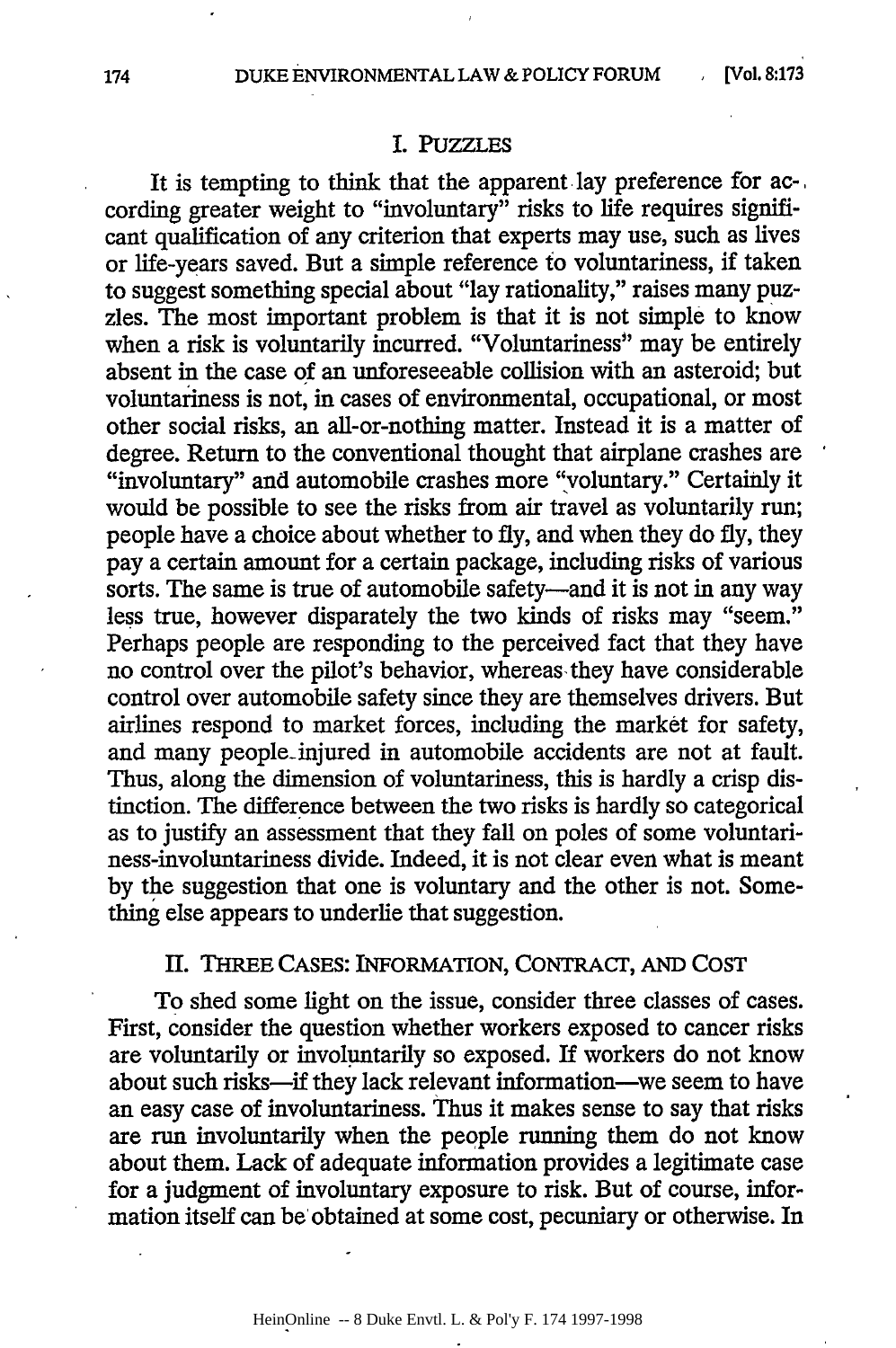cases of this kind, we are thus dealing-with high costs of risk avoidance, in the distinctive form of high (sometimes prohibitively high) costs of acquiring relevant information.

Second, suppose that people who are exposed to a certain risk are aware of the risk, but are not in a contractual relation with the risk-producer. Many victims of pollution are in this position; recall that in surveys air pollution is a particular source of public concern. People in Los Angeles may well know that they face high levels of smog. Are they exposed involuntarily? In a way the answer is yes; but they can take steps to reduce the risks associated with exposure to smog, by (among other things) moving away. If we conclude that people in Los Angeles are involuntarily exposed to air pollution risks, we may mean that a risk is incurred involuntarily when and in the sense that it is typically very expensive for people to avoid itand when someone else can reduce the risks more cheaply. Here a claim that the risk is faced "involuntarily" may mean that those who "run" the risk can reduce it only at very high cost, at least compared to those who "produce" the risk. (The quotation marks are necessary for Coasian reasons; the existence of the risk is attributable to the acts and omissions of people on both sides.)<sup>1</sup> Or it is possible that we' mean that on nonutilitarian grounds, the people exposed to the risk have a moral entitlement to be free from it, at least if they have not explicitly sold it.

But turn now to a third class of cases,'mvolving a wage package or contract that does include compensation for the relevant risks. Assuming that point, we might want to distinguish between two different possibilities. In a case of a high-level scientist, knowledgeable about relevant risks and involved in work that he finds rewarding, people may well conclude that we have an instance of voluntariness (in the same category can be found the case of an astronaut). But people might not say the same about a low-level worker who does not like his work at all.<sup>2</sup> What distinguishes the two cases? If knowledge is present, or if the compensation package includes payment for the relevant risk, it is not clear how the two differ. The underlying judgment must be that the compensation is inadequate, perhaps because background inequality has produced a wage package that seems unfair even if voluntarily chosen by the parties.

*<sup>1.</sup>* See R.H. COASE, THE FIRM, **THE** MARKET, **AND** THE LAW (1988).

*<sup>2.</sup> See* **ELIZABETH ANDERSON,** VALUE IN ETHICS **AND ECONOMICS** 199-200 (1993).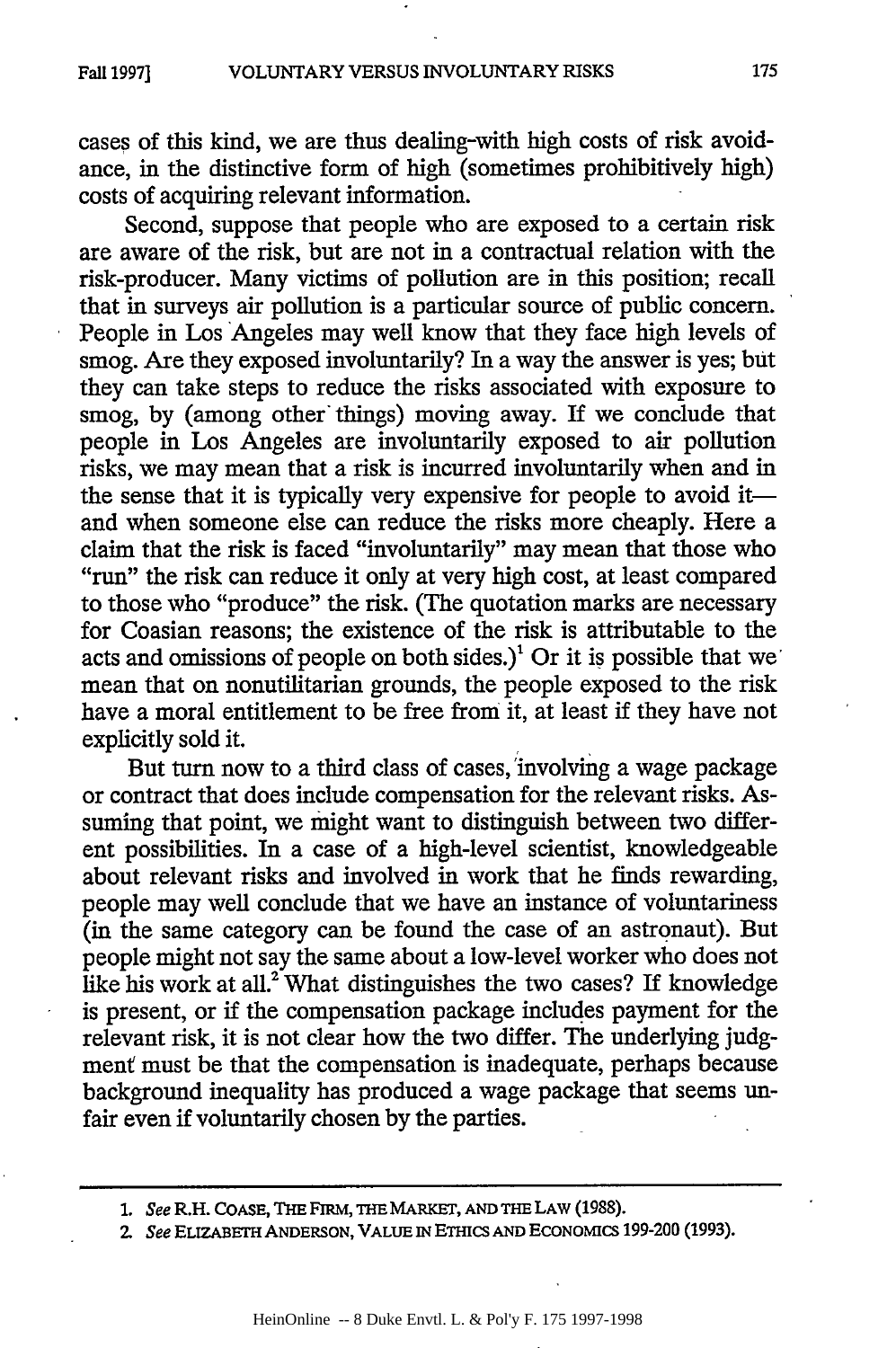From this discussion it seems reasonable to speculate that any judgment that a risk is run "involuntarily" is probably based on: (1) a lack of knowledge of the risk, or, more accurately, the high costs of obtaining information about the risk; (2) a belief that, despite adequate information, it would be very costly for people to avoid the risk; or (3) a belief that the risk is unaccompanied by compensating benefits, notwithstanding the belief that the contract is in some sense worth signing. It may seem hard to make sense of the third ground. If people have signed the contract with full information, in what sense can the risk be denominated involuntary? What might be at work is a judgment that background inequalities are producing the relevant bargain (not by itself a good reason to disrupt the deal, because any such disruption will not respond to the inequalities and may even make those who are badly off worse off). Or perhaps there is a belief that workers are competing to their collective detriment, and an agreement not to compete would be in their best interests?

On this view, the question whether a risk is run voluntarily or not is often not *a'* categorical one but instead a question of degree, associated with information costs, risk-reduction costs, and the existence or not of accompanying benefits. **Of** course there are interesting background questions about why and when a risk "codes" as voluntary or involuntary; undoubtedly the answer depends a great deal on heuristic devices used by ordinary people, and also on selective attention, as people focus on a single aspect of a complex transaction or set of events.

#### III. PURPOSES, RESPONSIBILITY, BLAME

Risks may seem "voluntarily" run when people do not approve of the purpose for which people run the relevant risks, and involuntarily run when people think that the purpose for which the risk is run is laudable. It is predictable that people will not want to pour enormous taxpayer resources into lowering the risks associated with skydiving, even if the dollars/life-years saved ratio is quite good. **By** contrast, it is doubtful that people think that it is wrong to spend enormous resources on the prevention of death from childbirth or from being a police officer, even though the decision to have a child is (with appropriate qualifications) voluntary, as is the decision to become a police officer.

*<sup>3.</sup>* See **ROBERT** H. FRANK, **CHOOSING THE RIGHTPOND 176-77** (1985).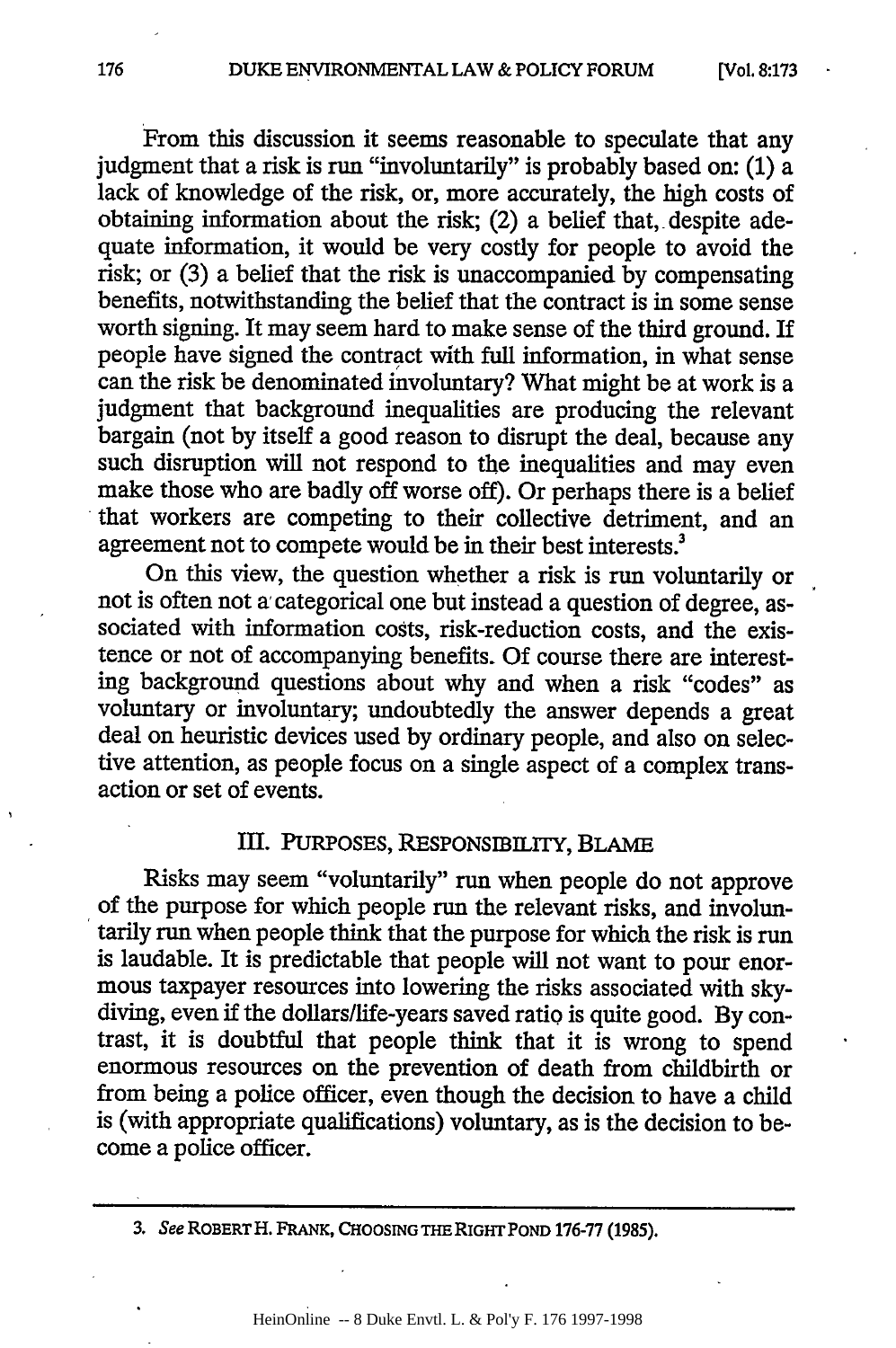There is a related point. People may think that when the appeal or purpose of the activity is associated with its very riskiness, resources should not be devoted to risk-reduction. At least this is plausible when the risk is an independent good or part of the benefit of the activity. It is easy to imagine a belief that some activities-unsafe sex, cigarette smoking—can be treated like the skydiving case, perhaps because the risks are sometimes part of the benefit, or because the risks are not incurred for a purpose that observers find worthy or valuable.

It might seem that this consideration—the purpose for which the risk is incurred-overlaps with or is even identical to the question whether there are high costs of risk-avoidance. When the costs are low, as in skydiving, the purpose might seem inadequate. But on reflection, the two ideas are hardly the same; these are quite different moral intuitions. It may well be that failing to skydive, or skydiving with some safety-increasing technology, imposes high costs on skydivers. There seems to be an objective judgment, not necessarily connected with subjective costs, in the claim that some risks are voluntary, or deserve less attention, because they are run for inadequate purposes.

Relatedly, airplane accidents may seem different from automobile accidents not because the former are less voluntary, and not because of the diverse costs of risk avoidance, but because the victims of airplane accidents are less blameworthy than the victims of automobile accidents in the sense that any death or injury is not a product of their own negligence or misconduct. In the case of an airplane disaster, weather conditions, mechanical failure, or pilot error are likely causes; in the case of an automobile accident, it is more likely (though not of course certain) that the victim could have avoided death through more careful driving. The point is crude, since many victims of automobile accidents are not drivers, and many drivers in accidents do not behave negligently. But the perceived difference, in a significant number of cases, may underlie an apparent judgment of "voluntariness" that is really a judgment about responsibility and blameworthiness. These judgments must of course be defended and earned.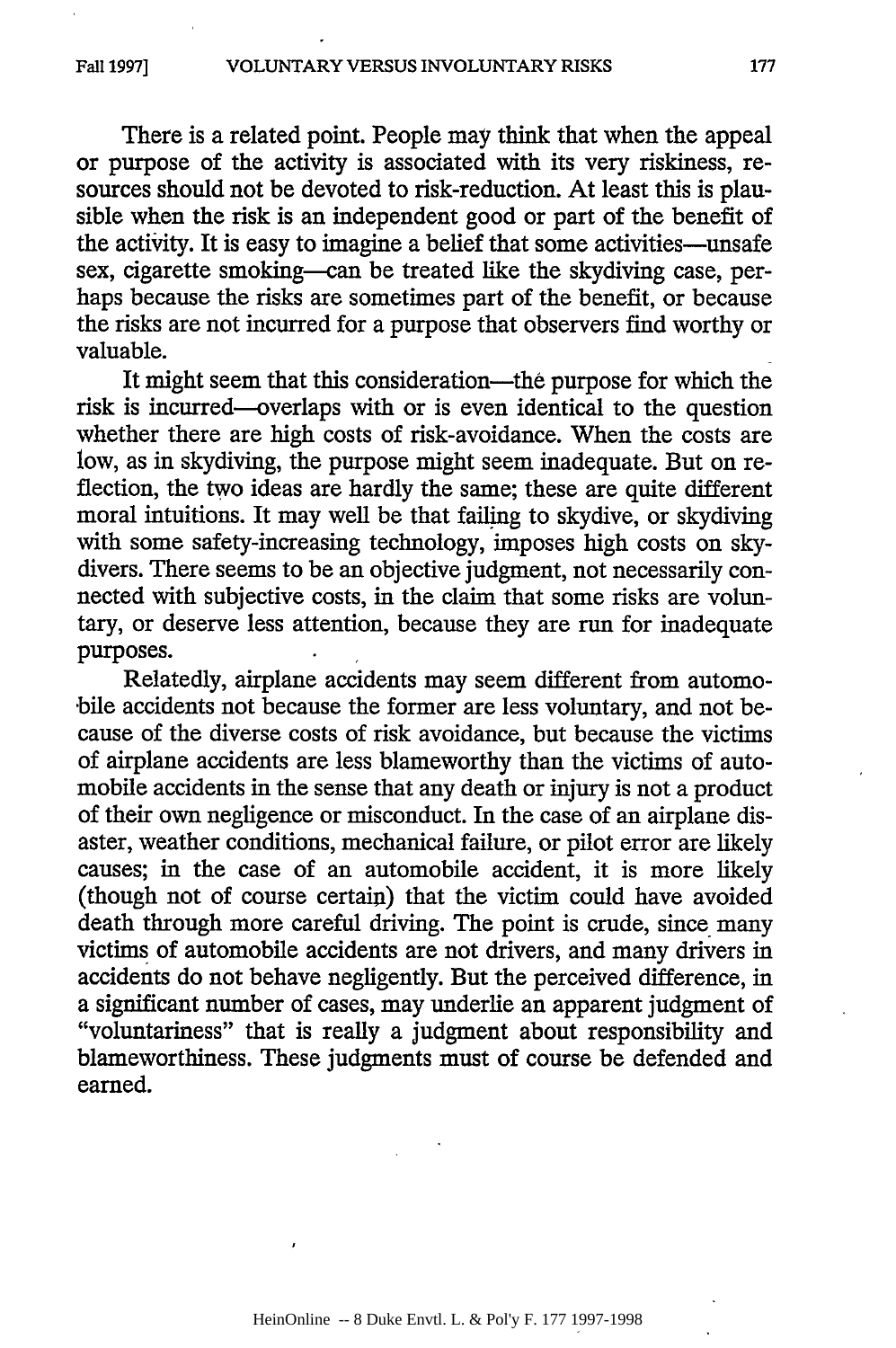### IV. UNDERLYING QUESTIONS AND ASSUMPTION OF RISK

We might therefore conclude that whether a risk qualifies as voluntary raises many of the questions raised by the question whether the government should regulate the market at all. A risk might be characterized as involuntarily run because affected people lack relevant information; because the transactions costs of bargaining are high; because the risks should be seen to amount to externalities; because collective action problems make market outcomes unsatisfactory since (for example) workers are in a prisoner's dilemma best solved through law; or because some motivational or cognitive defect makes successful solutions through markets unlikely.4 These of course are among the conventional grounds for regulation in the first instance. When a risk seems voluntary, and not worthy of substantial regulatory resources, the term "voluntary" may well be serving as a placeholder for an argument that there is no sufficient ground for governmental action. This may occur because the accompanying benefits are high or the risk-reduction costs are low, and because market arrangements take adequate account of these facts.

But there are many problems here. Should voluntarily run risks of death or injury receive no public attention, on the ground that the relevant people have already received compensation? The puzzle lies in the fact that it is hard to know when and how a risk is voluntarily run, in such a way as to make a-government role inadvisable. Suppose that we consider a risk of death or injury to be incurred voluntarily when an informed person decided to incur it in light of its costs and benefits. Suppose, for example, that someone purchases a small car knowing that it is equipped with fewer safety features, or decides to become a boxer, an astronaut, or a police officer in a dangerous neighborhood. If a death results from such a choice, it might seem that the chooser has no legitimate ground for complaint; there has been *ex ante* compensation for the risk. But even in such cases, it is not clear that the government lacks a role. If the government can reduce a serious risk at low cost, and thus eliminate deaths, it should do so even when there is *ex ante* compensation for the relevant risk. The fact that someone voluntarily ran the risk, in one respect, is no reason not to reduce that very risk. Suppose that the government can reduce

*<sup>-4.</sup> See* Cass R. Sunstein, *Behavioral Analysis of Law,* 64 U. CH. L. REV. (forthcoming **1997).**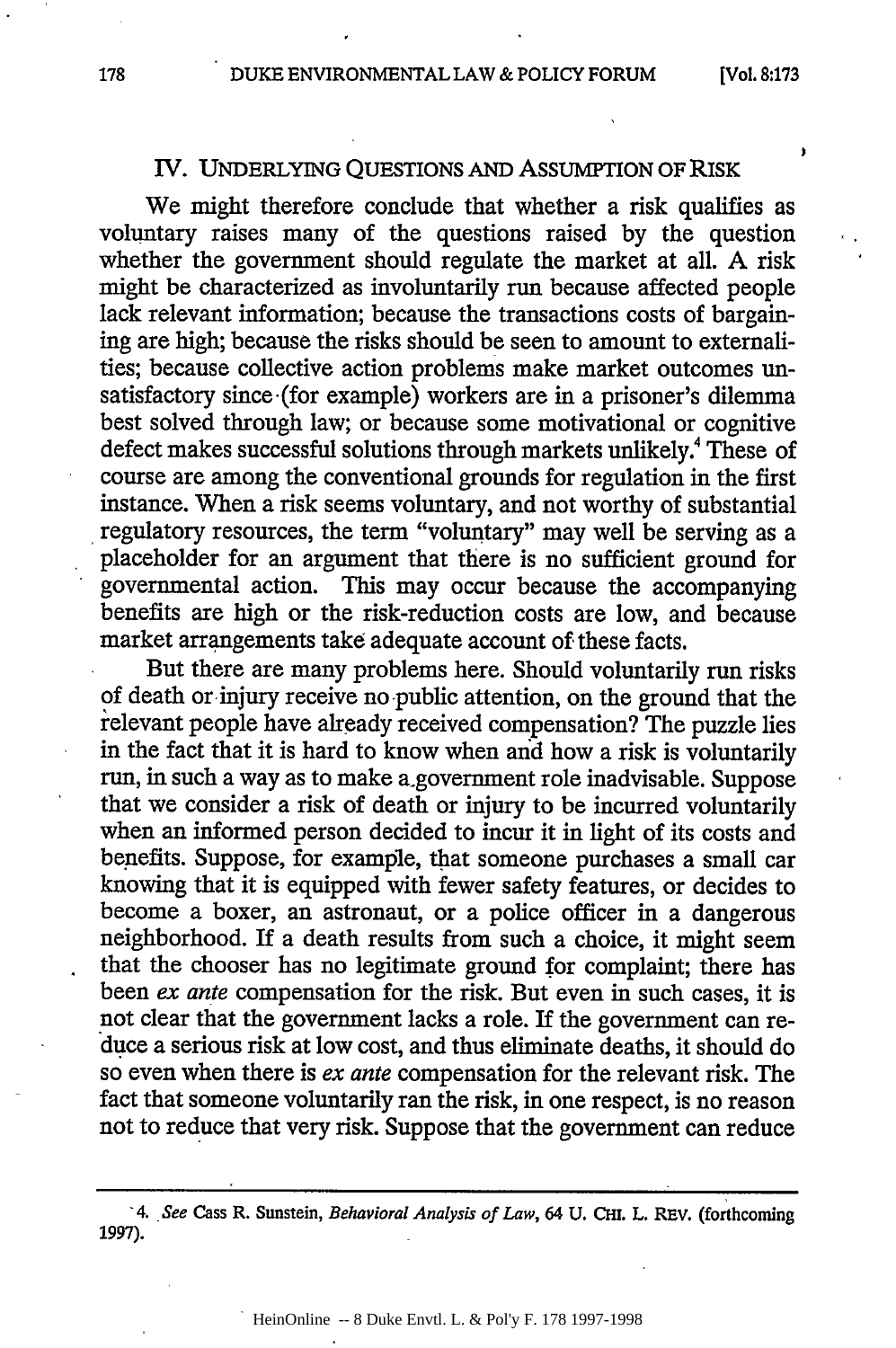the relevant risks in such a way as to survive any cost-benefit test. Why should it not do so?

The general point is that observers frequently confuse two quite different questions: (1) should people be banned from running a certain risk when they have run that risk voluntarily? and (2) should the government attempt to reduce a certain risk when people have run that risk voluntarily? A negative answer to the first question does not answer the second question. People may run a risk voluntarily, but also be better off when that risk is reduced. They are hardly hypocritical or confused when they seek the government to help in risk reduction. They may well say that they acted voluntarily, but that they did not voluntarily run the risk, at least in the sense that they. wished it to be lower than it was, and wish it to be lower than it now is.

## V. A TENTATIVE CONCLUSION

From these points, it should be concluded that a lay judgment that a risk is "voluntary" should not be decisive for purposes of policy. Many risks that people consider "voluntary" should be the subject of greater governmental concern, not least because hundreds of thousands of lives might thereby be saved. The lay focus on "involuntary" risks sometimes points to reasonable judgments, but it is at most a start. The danger of using it as the basis for policy is that it is, literally, dangerous, in the sense that it ensures that the government will do far less than it could to reduce the number of premature deaths.

In short, there is no special magic in notions like "voluntary" and "involuntary." Judgments about the voluntary character of risk often depend on confusion and selective attention. People often focus on a small part of a complex interaction-not the decision to fly, but the accident when it occurs; not the decision to live in a high-polluting area, but respiratory problems when they are experienced. Risks that appear involuntarily run can often be redescribed, with some plausibility, as voluntarily run, and the converse is also true. A better understanding of what factors underlie a judgment about voluntariness should be used for purposes of regulatory policy. I have attempted to identify some of the possible factors here.

My basic conclusion is simple: the government should attempt to save as many lives, or as many life-years, as it can, subject to the limited public and private resources devoted to risk regulation. Ordinar